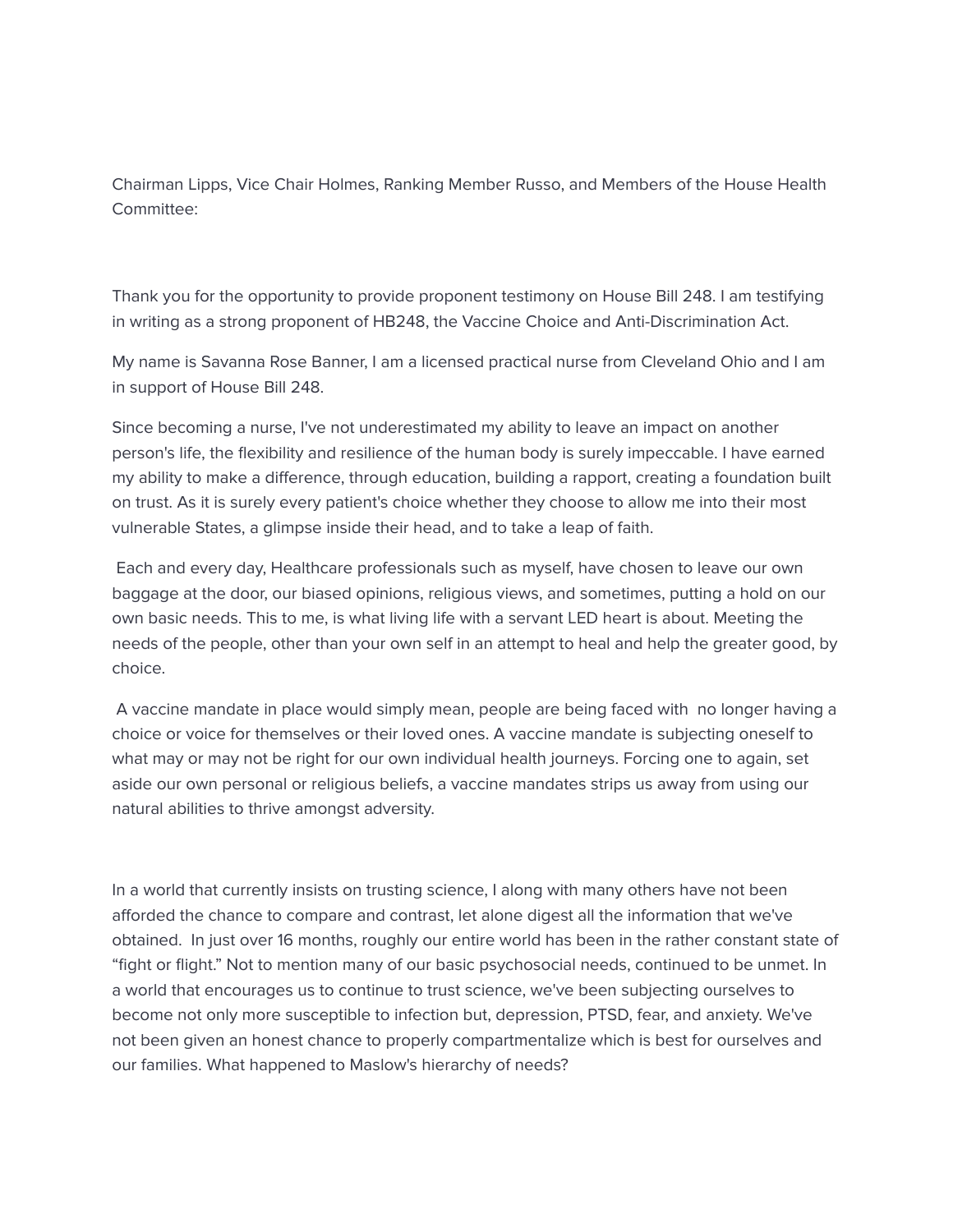As I understand, the information and cdc guidance is put out for the people, almost as quickly as it is gathered. However, the average person is unlikely to frequent the data that is accessible to them. In turn, we have media outlets, politicians, famous actors, athletes and so on and so forth influencing the population, potentially swaying others on what should be a very personal, informed healthcare decision. These favored outlets are spewing highlights for those who don't wish to read between the lines. I can't help but feel, it's creating a false sense of hope in a biased representation of the entire health system as a whole. Suddenly, so many Health Care Professionals, myself included and others who have spent long hours of research, using observation, and education, are being censored, simply for using critical thinking skills and veering away from a fear-based narrative.

The once vulnerable human beings and patients that took a leap of faith in trusting me as their nurse, as well as many other healthcare workers, are quickly losing their credibility with the population, simply for thinking outside the box. The Non Healthcare professionals that have nothing to lose are not being held liable for misinformation. They continue to voice statements based on another's opinions or general conglomeration of biased information, the overall consensus is not being afforded the opportunity to a wider range of information, that is not informed consent that is corecian.

I myself along with many other Healthcare Professionals have had to voluntarily subject myself to weekly testing for covid, only so I may be able to continue to perform my job, all in my best attempt and duty as a healthcare professional, to alleviate the concerns of those on the outside as well as the inside, knowing quite well I am not sick! Despite the fact that I have adhered to the strict guidelines of social distancing, mask, wearing, and keeping my communications as well as physical interactions, with my very own loved ones to an absolute minimum. Not only have I neglected my own morals, values, and personal beliefs, i've also not been able to meet my own psychosocial needs for maintaining optimal Health for myself! This is one of the most basic components that continues to keep the immune system functioning at its most optimal level. So, despite not having symptoms of any illnesses, being young and healthy, I've had to take time out of my personal days just to take a test to be proven healthy! Never once in the past 16 months have I tested positive for covid or any other illness to my knowledge. Nor have those in my immediate household, despite being exposed multiple times. All in an attempt just to keep food on the table, a roof over my family's head, and to continue doing the service that I love most, to be of service for those in need.

As i've pondered, I find myself wondering, will there be a time when I no longer have to prove to others just how capable I am of caring about them, for them, for the ones they love? It shouldn't be a question, these are choices and we each have had one to make. I am not in disregard for the people or the science, I am not denying some of the information and guidance out there. However, I just want factual long-term data, unbiased information, freedom of expression without